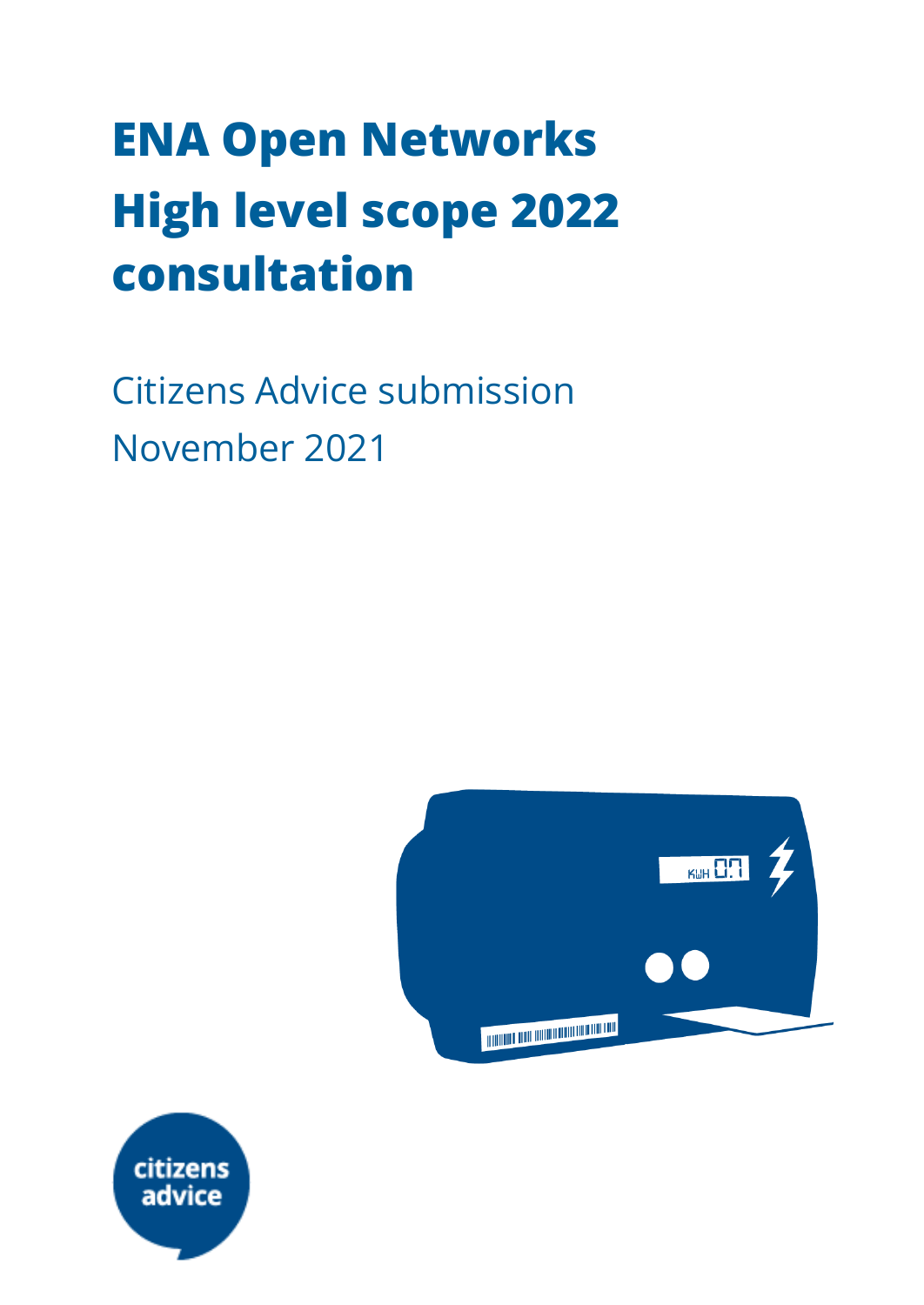Citizens Advice welcomes the opportunity to respond to this consultation as part of our statutory role to represent energy consumers in Great Britain. Our response is not confidential and may be freely published.

We have contributed to the Energy Networks Association (ENA) Open Networks project in the past via our participation in the ENA Open Networks Advisory Group as well as responding to consultations. Relevant recent consultation responses include:

- Response to the ENA Open Networks Flexibility 2021 consultation, September 2021<sup>1</sup>
- Response to the ENA Open Networks Product Initiation Document 2021 consultation, February 2021<sup>2</sup>
- Response to the ENA Open Networks Flexibility 2020 consultation, October 2020<sup>3</sup>
- Response to the ENA Open Networks Flexibility 2019 consultation, August 2019<sup>4</sup>

In this response, we have focused upon those areas and workstreams where we have a particular interest or expertise.

# **Overall views**

# **Net zero and other new strategies**

We welcome the opportunity to comment on the ENA Open Networks project 2022 high level scope consultation. We note that the consultation was issued prior to the issuance on 19 October 2021 of the government's many net zero policy and strategy documents. It may be necessary to revise the scope in light of these documents, in particular, the Net Zero Strategy<sup>5</sup>, with its increased emphasis on development of onshore and offshore wind power and its interaction with the electricity networks. We are aware that there will be a forthcoming joint BEIS and Ofgem Electricity Networks Strategy that may affect the priorities of the Open Networks project. Ofgem may be consulting upon Distribution System Operation (DSO) governance in 2022, which also may

<sup>4</sup> Citizens Advice, Response to ENA Open Networks Flexibility [consultation](https://www.citizensadvice.org.uk/Global/CitizensAdvice/Energy/Energy%20Consultation%20responses/ENA%20Open%20Networks%20Project%20-%20Flexibility%20Consultation%202019%20-%20CA%20response%20%20(1).pdf), August 2019

<sup>&</sup>lt;sup>1</sup> Citizens Advice, Response to ENA Open Networks Flexibility [consultation](https://www.citizensadvice.org.uk/about-us/our-work/policy/policy-research-topics/energy-policy-research-and-consultation-responses/energy-consultation-responses/citizens-advice-response-to-ena-flexibility-consultation-2021/), September 2021

<sup>&</sup>lt;sup>2</sup> Citizens Advice, Response to the ENA Open Networks 2021 PID [consultation](https://www.citizensadvice.org.uk/about-us/our-work/policy/policy-research-topics/energy-policy-research-and-consultation-responses/energy-consultation-responses/citizens-advice-response-to-ena-open-networks-project-2021-project-initiation-document-consultation/), February 2021

<sup>&</sup>lt;sup>3</sup> Citizens Advice, Response to ENA Open Networks Flexibility [consultation](https://www.citizensadvice.org.uk/about-us/our-work/policy/policy-research-topics/energy-policy-research-and-consultation-responses/energy-consultation-responses/citizens-advice-response-to-ena-flexibility-consultation-2020/), October 2020

<sup>5</sup> HM Government, Net Zero [Strategy](https://assets.publishing.service.gov.uk/government/uploads/system/uploads/attachment_data/file/1026655/net-zero-strategy.pdf), October 2021, particularly page 94 onwards (Power)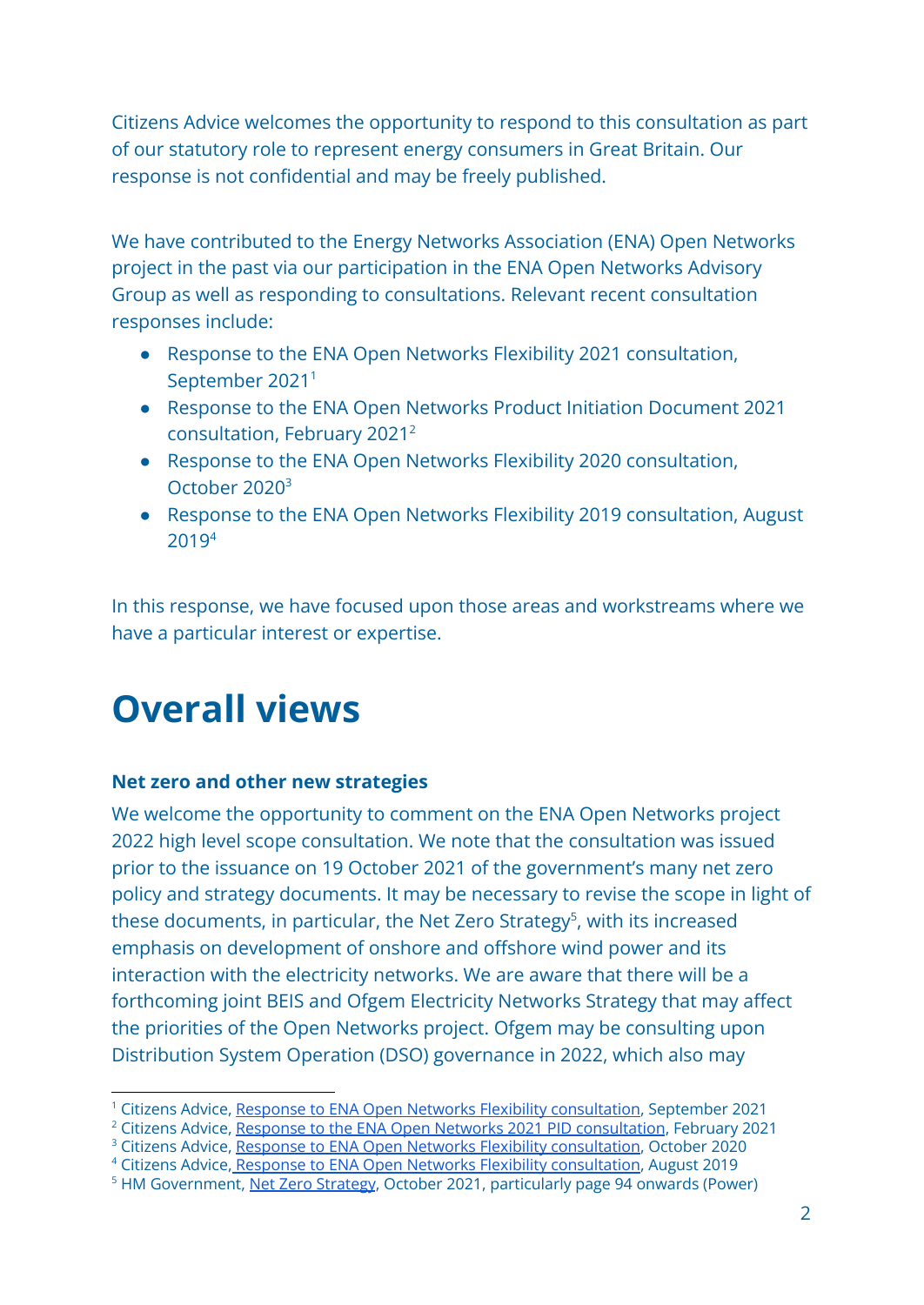necessitate redevelopment of the Open Network project's 2022 plan. It may be necessary, therefore, for the project to be responsive to these policy and strategy developments and refine plans on an ongoing basis. The project's Steering Group and proposed new Challenge Group may be useful to guide any continuing changes in direction for the project, with appropriate stakeholder input to ensure that the direction is the right one.

#### **User forums**

We note the intention to use specific user forums for separate programmes within each workstream. This will need stakeholders to join potentially very many different user forums, with an increase in time demand, compared to the prior Advisory Group format where many work programmes were presented to the whole Group. It is possible that uptake for these user forums will be limited with a risk that the attendees will represent a narrow stakeholder viewpoint. The alternate options of using the other groups that will follow the closure of the Advisory Group, namely the Challenge Group, Dissemination Forums, Focus Groups, and focused workshops, may offer a good solution for generating stakeholder engagement.

We recommend that the membership and numbers of any user forums are monitored, and after a period of time, perhaps 3 to 6 months, the engagement with and by these forums, and the use of the alternate groups, are assessed. If the membership appears to be less representative than in the former Advisory Group, and the input to the process is diminished, reconsideration should be given to reestablishing a wider stakeholder group that can consider the progress of many workstreams in one session.

## **Specific workstreams**

We have responded below on the workstreams described within the consultation document. We welcome the continued focus upon flexibility, the increased focus on whole systems, and the commitment to have a stakeholder engagement review in 2022 to ensure all relevant stakeholders are identified. We would also recommend that a separate workstream be developed to consider the role of energy efficiency within Distribution System Operations, or, as an alternative, to have the flexibility workstream expanded to also cover energy efficiency.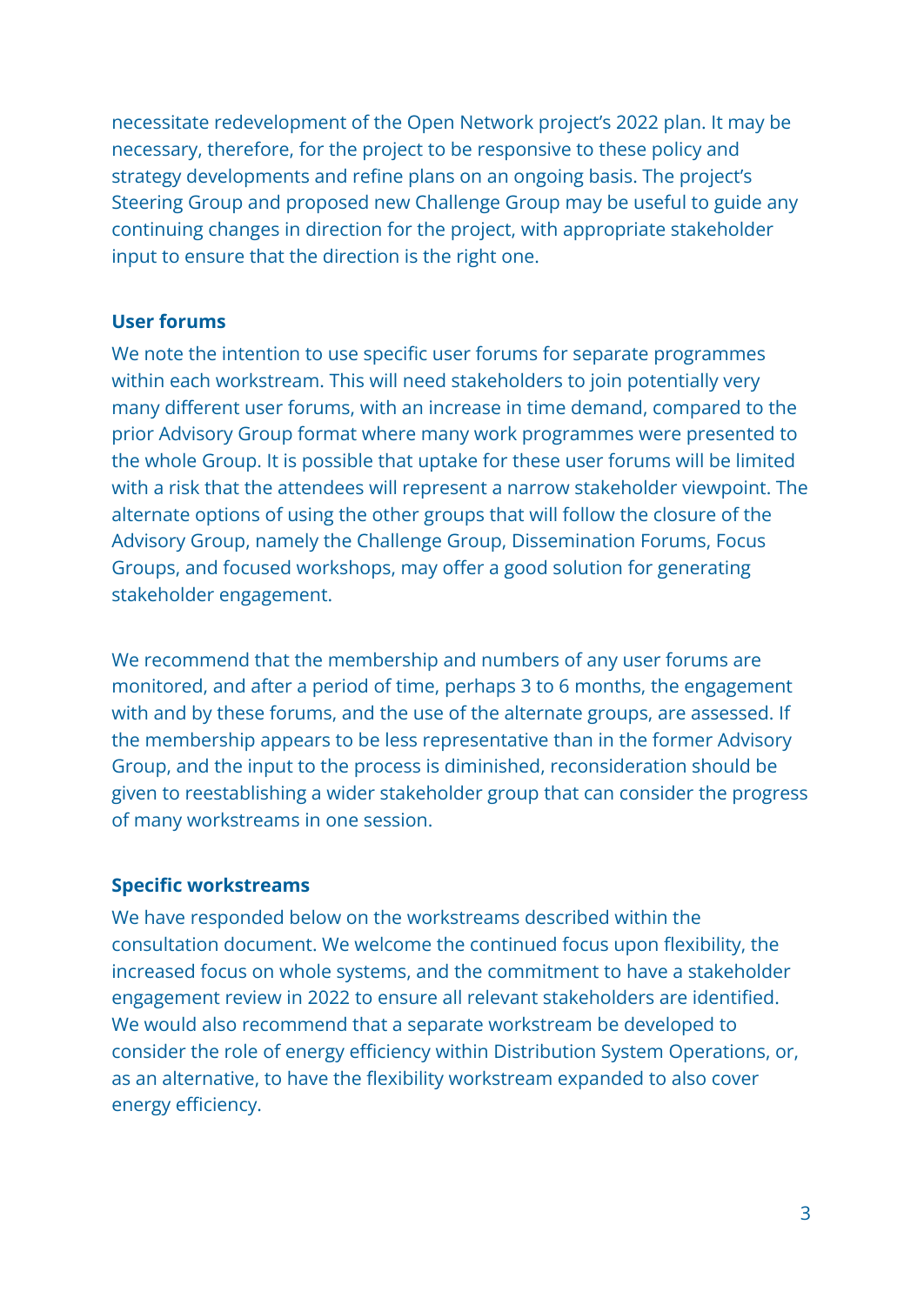# **Views on specific workstreams**

# **Workstream 1A – Flexibility Services**

## **Energy efficiency**

The flexibility workstream is a vital part of the work of the Open Networks project as a well-developed and efficiently functioning flexibility market will be necessary for the energy system to achieve net zero. It is noticeable, however, that this workstream does not have a focus on energy efficiency as an alternative to flex or traditional reinforcement options. References to the Common Evaluation Methodology (CEM) tool continue only to point to the options of flex or reinforcement. From attendance at Advisory Group meetings, it has been noted that the CEM tool can be used to consider energy efficiency as an option, however, only one DNO to date had used it in this way, and the CEM tool does not appear to have sufficient usability for this purpose.

Energy efficiency, apart from being a required factor for DNOs to consider, offers potentially longer-term solutions compared to recurrent flex contracts, as well as offering other social benefits in terms of warmer homes and lower bills for people and businesses.

In our response to the 2021 PID consultation, we recommended that a separate workstream was established to consider energy efficiency given that consideration of this option to meet DSO needs is now a required licence condition and also a required part of the DSO roles and activities in the Ofgem RIIO-ED2 Business Plan Guidance. As an alternative to a separate workstream, the Open Networks project could have a higher and equal focus on energy efficiency within this workstream.

The Distribution Network Operators (DNOs) in their draft ED2 business plans have explained their varying approaches to using energy efficiency. It may be valuable to have the Open Networks project used to bring consistency across the sector through a higher focus upon energy efficiency, its valuation, and usage potential.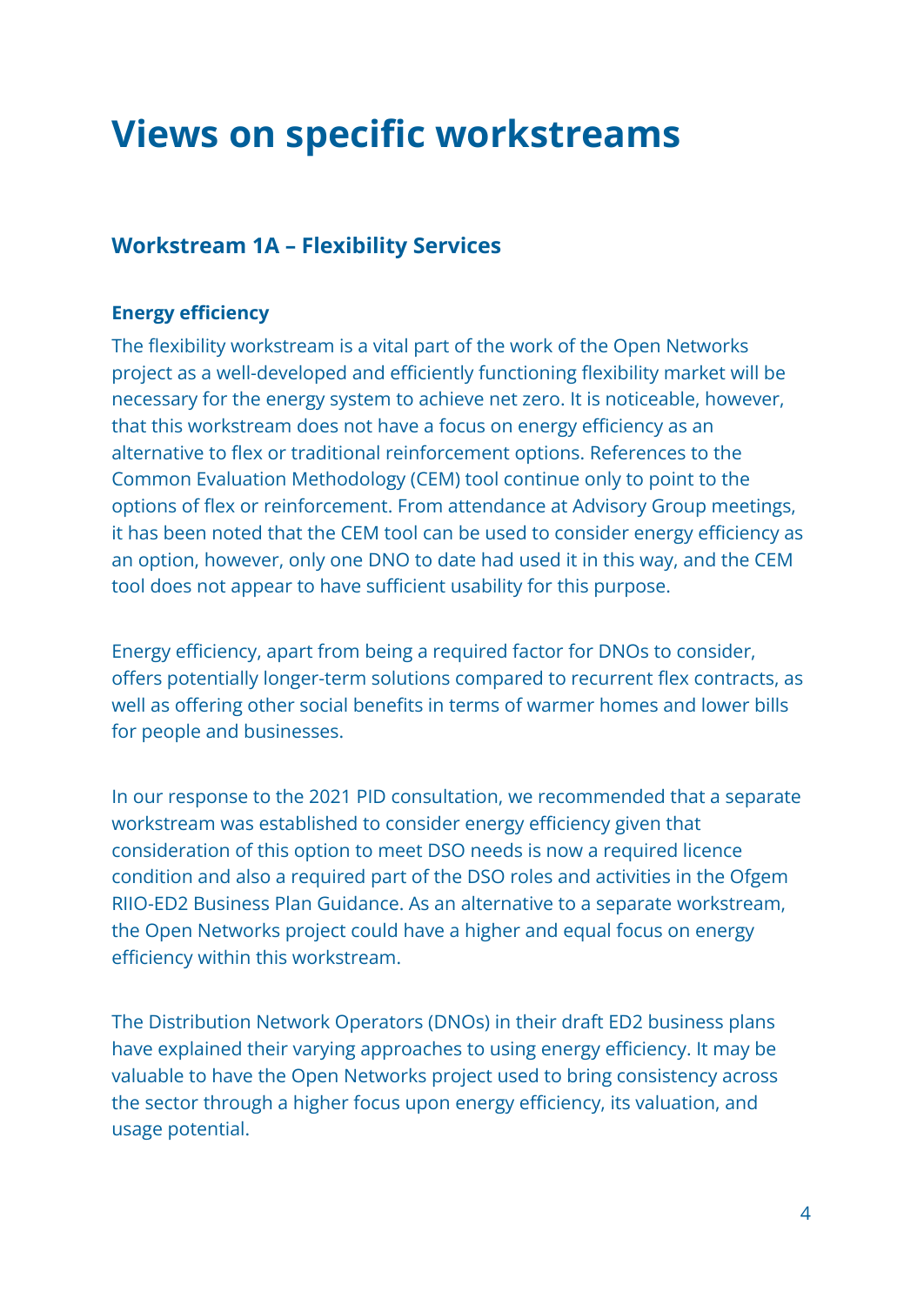#### **Procurement processes**

We support the continued development of common procurement processes for the DNOs and the Electricity System Operator (ESO), including the alignment of procurement timescales. A consistent procurement process and alignment of timescales should assist tendering flex providers to plan and respond more efficiently to the tender rounds.

## **Residential flexibility**

In the 2021 Flex consultation, we noted a question concerning further consideration of the role of residential flexibility. We believe that this workstream should incorporate a focus on how best to access domestic flexibility and to work with load controllers (aggregators) and consumer protection bodies like Citizens Advice, to consider the challenges and opportunities for this flex resource. The growing domestic market of those with battery storage through Electric Vehicles (EVs) or home batteries, or via their own generation, presents a great opportunity to further decarbonise the energy system. We are aware that there is a limited resource within the project to address all considerations, however, it would make sense to work on this topic as soon as possible, in advance of the likely rapid growth in the EV market.

Citizens Advice has undertaken research in this field, and we point to the following publications that may be useful to understand the potential barriers to the effective development of a residential flexibility market:

- [Joint letter to the Prime Minister on net zero protections](https://www.citizensadvice.org.uk/Global/CitizensAdvice/Energy/Net%20zero%20joint%20letter%20to%20the%20Prime%20Minister%20-%202021-08-25.pdf), August 2021
- [Rough trade. Balancing the winners and losers in energy policy,](https://wearecitizensadvice.org.uk/rough-trade-balancing-the-winners-and-losers-in-energy-policy-70be7481f56d) June 2021
- [Navigating net zero: A framework to give people the confidence to invest](https://www.citizensadvice.org.uk/about-us/our-work/policy/policy-research-topics/energy-policy-research-and-consultation-responses/energy-policy-research/navigating-net-zero-a-framework-to-give-people-the-confidence-to-invest-in-home-energy-technologies/) [in home energy technologies](https://www.citizensadvice.org.uk/about-us/our-work/policy/policy-research-topics/energy-policy-research-and-consultation-responses/energy-policy-research/navigating-net-zero-a-framework-to-give-people-the-confidence-to-invest-in-home-energy-technologies/), March 2021
- [Demanding attention: Managing risks with demand-side response, to](https://www.citizensadvice.org.uk/about-us/our-work/policy/policy-research-topics/energy-policy-research-and-consultation-responses/energy-policy-research/demanding-attention-managing-risks-with-demand-side-response-to-improve-consumer-experience-tomorrow/) [improve consumer experience tomorrow,](https://www.citizensadvice.org.uk/about-us/our-work/policy/policy-research-topics/energy-policy-research-and-consultation-responses/energy-policy-research/demanding-attention-managing-risks-with-demand-side-response-to-improve-consumer-experience-tomorrow/) January 2021
- [Stuck in the Middle: How to improve protections for people using energy](https://www.citizensadvice.org.uk/about-us/our-work/policy/policy-research-topics/energy-policy-research-and-consultation-responses/energy-policy-research/stuck-in-the-middle/) [third party intermediaries,](https://www.citizensadvice.org.uk/about-us/our-work/policy/policy-research-topics/energy-policy-research-and-consultation-responses/energy-policy-research/stuck-in-the-middle/) March 2020
- [Zero Sum,](https://www.citizensadvice.org.uk/about-us/our-work/policy/policy-research-topics/energy-policy-research-and-consultation-responses/energy-policy-research/zero-sum/) January 2020

It may be useful to have residential flexibility considered within the Flexibility products sub-workstream to develop a consistent product type and service.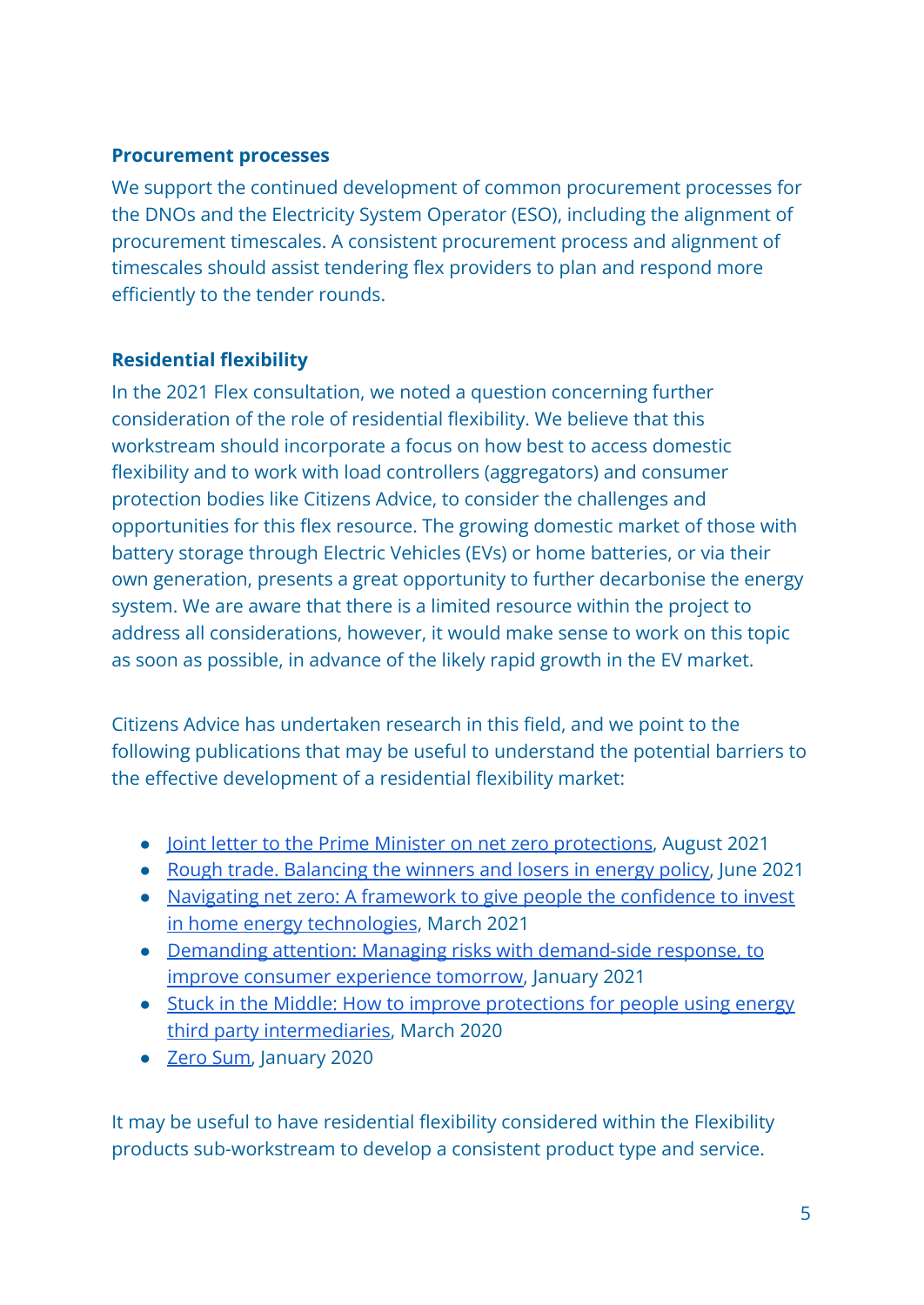#### **Dispatch interoperability and settlement**

We welcome the intention to have these aspects considered during 2022. Standardisation of dispatch and settlement processes should assist in supporting a consistent and vibrant flex market. It would be worthwhile to consider the data which is to be provided to flex providers, and in the public domain relating to dispatch and settlement. Transparency of the process and a consistent approach will be an important part of building confidence in the operation of flex for DSO activities.

#### **Carbon reporting**

We note this new area for the Open Networks project which aims to develop common methodologies for flex products and services. As with a prior point above, we recommend that a common methodology for carbon reporting is established for the use of energy efficiency as an alternative to flex or traditional reinforcement.

# **Workstream 1B – Whole Electricity System Planning & T-D Data Exchange**

#### **Further alignment between FES and DFES**

We support the further goals of consistency in methodology, standardisation, and in naming conventions. We note the intention of this workstream to undertake stakeholder engagement "to support and implement the 'Best View' scenario" (page 23). It was not clear from the narrative in this position which stakeholders were to be approached, nor how the selected stakeholders would be used to support and implement the scenario. We would welcome further detail regarding the purpose of the engagement, the nature of the stakeholders, and how any differing views, that may not be supportive of implementation of the chosen scenario, would be managed.

#### **Whole electricity system co-ordination register**

It was not clear from the narrative regarding this work that independent distribution network operators (IDNOs) have been included within the licensed entities under consideration within this register. IDNOs, and their millions of connected customers, may have an increasing part to play in providing flex resources, or other demand management services, and it will be important to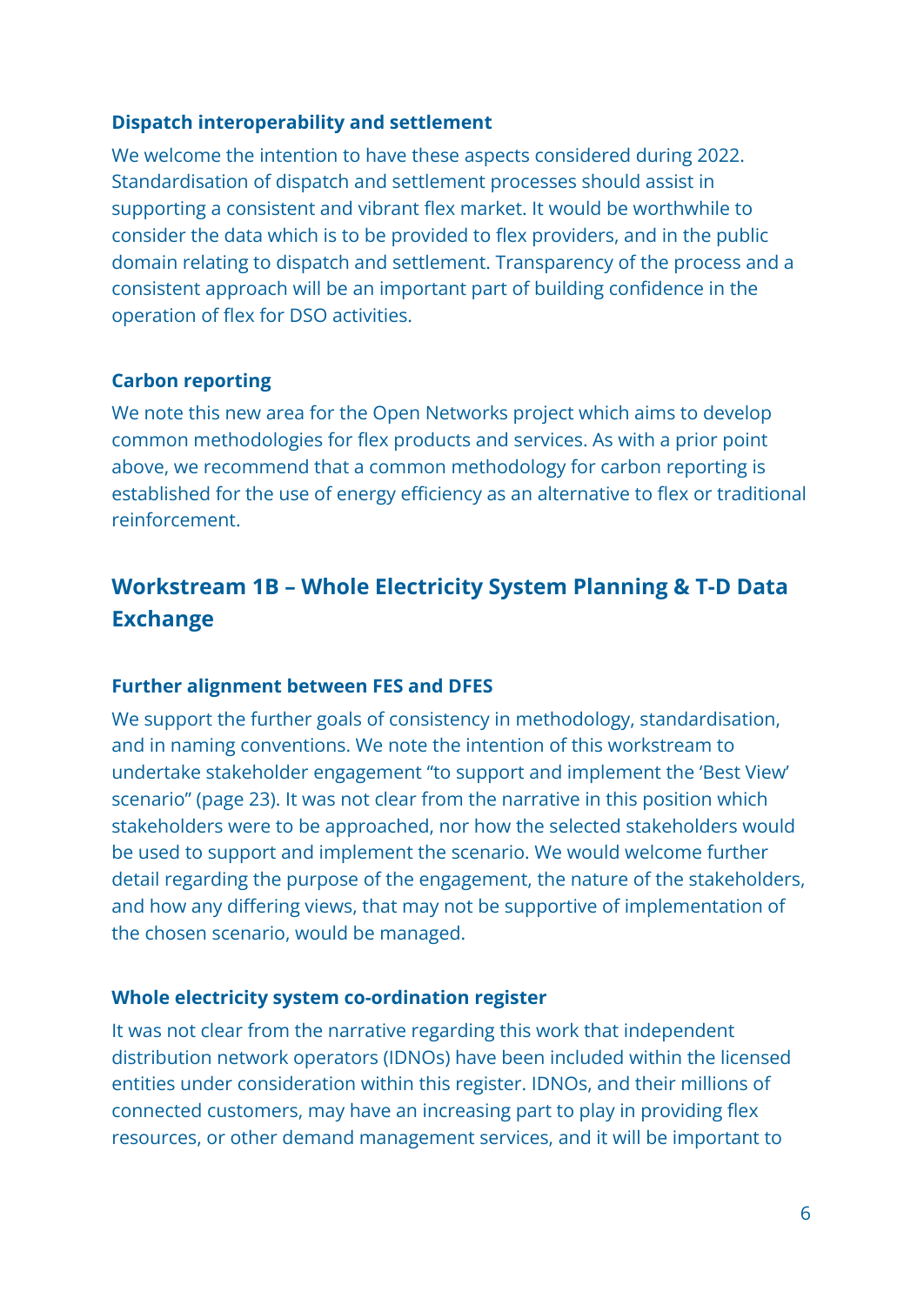understand the opportunities that may be available via IDNOs. We would welcome confirmation that IDNOs are also part of this register.

# **Workstream 2 – Customer Information Provision & Connections**

This will be an important workstream to help deliver net zero as there will be many low carbon technologies, generation, or flex provision required to be connected in the coming years. There may also be an increase in the need to provide information to customers and an increasing volume of connections due to the potential changes in connection charges resulting from the Access and Forward Looking Charges Significant Charging Review (Access SCR). The recent announcement by Ofgem of its decision to proceed with its review of competition in the electricity distribution connections market $<sup>6</sup>$  may also</sup> necessitate revisions to the workstream programme dependent on its outcomes. The continuing work on ensuring that connection agreements are fit for purpose is welcomed.

It would be valuable to incorporate the learnings gathered from DNOs during their stakeholder engagement work for ED2, particularly for the development of their major connections strategies.

It may be useful to consider the revised ED2 Business Plan Guidance<sup>7</sup> to incorporate any changes in the programme in light of their additional points on promotion of operational network visibility and data availability (page 37) which includes specifying some types of parties that will be accessing the network data.

# **Workstream 3 – DSO Transition**

A joint Ofgem/BEIS Electricity Networks Strategy is forthcoming which was announced in the recent Net Zero Strategy. There will also be an Ofgem DSO Governance consultation during 2022. Both of these publications may result in the need to revise the work programme during the coming year. The Conflict of Interest and Unintended Consequences Register may be useful resources for stakeholders for the DSO Governance consultation. It is welcome that this

<sup>&</sup>lt;sup>6</sup> Ofgem, Decision on the proposal to review [competition](https://www.ofgem.gov.uk/publications/decision-proposal-review-competition-electricity-connections-market-riio-ed2) in the electricity distribution [connections](https://www.ofgem.gov.uk/publications/decision-proposal-review-competition-electricity-connections-market-riio-ed2) market for RIIO-ED2, October 2021

<sup>7</sup> Ofgem, RIIO-ED2 Business Plan [Guidance](https://www.ofgem.gov.uk/publications/riio-ed2-business-plan-guidance), September 2021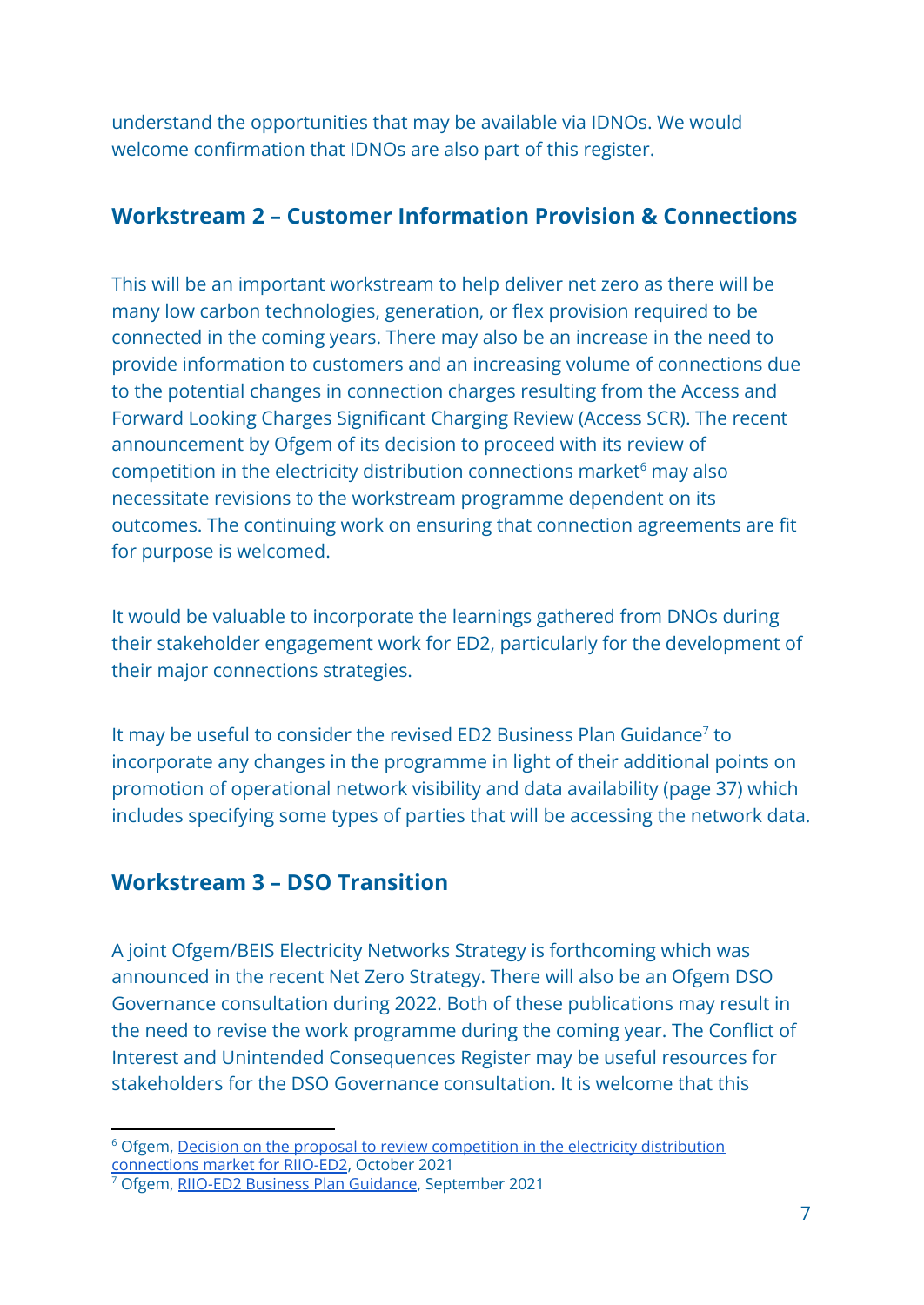Register will be an ongoing activity within the Open Networks project in 2022, and be able to identify further issues and associated mitigants. It would be useful to incorporate the DNOs' findings from its stakeholder engagement in their development of their DSO Strategies for ED2 in the next review of the Register.

# **Workstream 4 – Whole Energy Systems**

#### **Whole systems**

We welcome the continued development in this area and in the focus on developing proposals for Local Area Energy Plans (LAEPs), and in the development of a national framework. We have recently published a research report on LAEPs<sup>8</sup> and have met with the ENA representative working in this area to exchange views. Our research noted the variability in resource, understanding, and consumer engagement within LAEPs which has resulted in a 'postcode lottery' of provision and outcomes. The Open Networks project has a large part to play in developing a national framework, a consistent and effective network support for local area energy planning, and tools to assist local authorities in their planning.

It was not clear from the narrative for this part of the programme that all utilities had been considered beyond electricity and gas. It may be relevant to consider transport, or water and waste, for instance, as well as energy network companies, to ensure that whole systems thinking is fully developed and all stakeholder views are incorporated. Many DNOs have put together whole systems strategies as part of their ED2 planning processes. It would be valuable to consider these strategies alongside this part of the programme to ensure best practice has been incorporated, especially given the extensive stakeholder engagement that underpins these DNO strategies.

## **Innovation projects**

It is welcome to see a focus upon the collation and dissemination of information about innovation projects across the industry. It would be valuable to ensure that this work programme takes into account past projects as well as those in progress, to ensure that the learnings from all projects are able to be implemented. It will also be valuable to understand why some projects have not

<sup>&</sup>lt;sup>8</sup> Citizens Advice, Look before you LAEP: Ending the [postcode](https://www.citizensadvice.org.uk/about-us/our-work/policy/policy-research-topics/energy-policy-research-and-consultation-responses/energy-policy-research/look-before-you-laep-ending-the-postcode-lottery-of-local-area-energy-plans/) lottery of local area energy plans, May 2021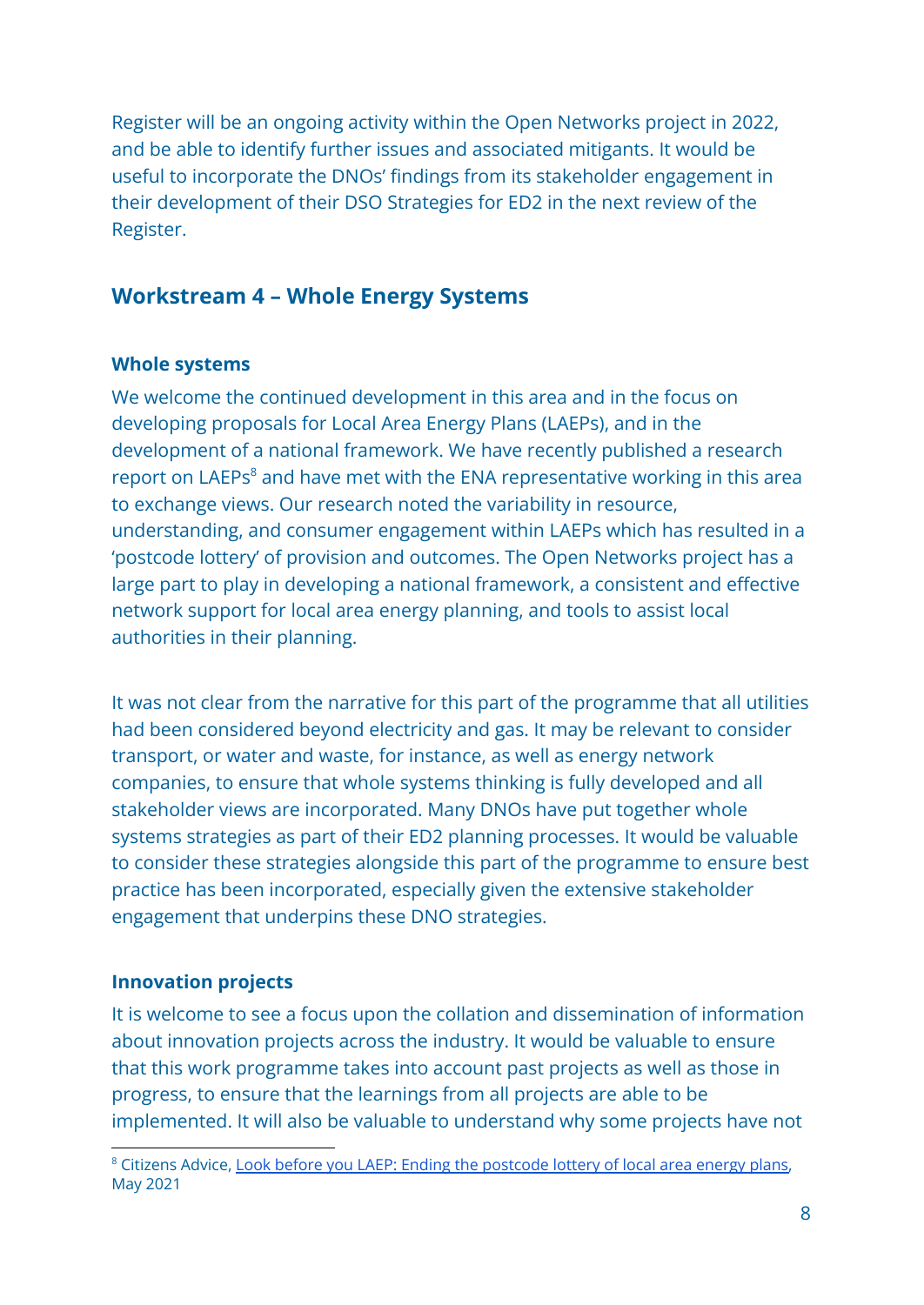been implemented where there appeared to be promise, and the benefits in monetary terms as well as other social benefits (e.g. reductions in carbon, the use of Social Return on Investment, benefits to those in vulnerable circumstances, environmental benefits, etc.). It would be valuable to explain how this work programme is intended to work alongside the new innovation portal, the ENA electricity and gas innovation strategies, and the innovation strategies of the network companies.

# **Workstream 5 – Communications and Stakeholder Management**

We support the overarching aims of this workstream given the vital role that stakeholder engagement will play to ensure that the Open Networks project is developed and effective for all consumers and stakeholders.

We welcome the stakeholder review planned for the beginning of 2022. The range and type of stakeholders may evolve during the Open Networks project's life and it is important that every relevant stakeholder is identified, and a plan put in place to reach them. The stakeholder mapping exercises recently undertaken by the DNOs for their DSO and wider business plan engagement may be valuable to feed into this review. The increased focus on community energy, local authorities, and devolved governments should be useful to capture wider community views. It may be valuable to consider whether to, and how to engage with direct end user consumers. While it is not an easy task, complex questions can be discussed with domestic end users, if they are appropriately supported and given sufficient time to understand the issues. The use of Citizens Assembles or Juries have offered a means to engage on difficult issues, for example, the [Climate Assembly](https://www.climateassembly.uk/) engaged over 100 people on climate change policies.

Our research ['Strengthening the voice of consumers](https://www.citizensadvice.org.uk/about-us/our-work/policy/policy-research-topics/energy-policy-research-and-consultation-responses/energy-policy-research/strengthening-the-voice-of-consumers-in-energy-networks-business-planning/) in energy networks' [business planning'](https://www.citizensadvice.org.uk/about-us/our-work/policy/policy-research-topics/energy-policy-research-and-consultation-responses/energy-policy-research/strengthening-the-voice-of-consumers-in-energy-networks-business-planning/) may be a useful guide to explain the levels of stakeholder engagement that can be used, including Citizens Juries. The report also provides case studies of engagement used by utilities.